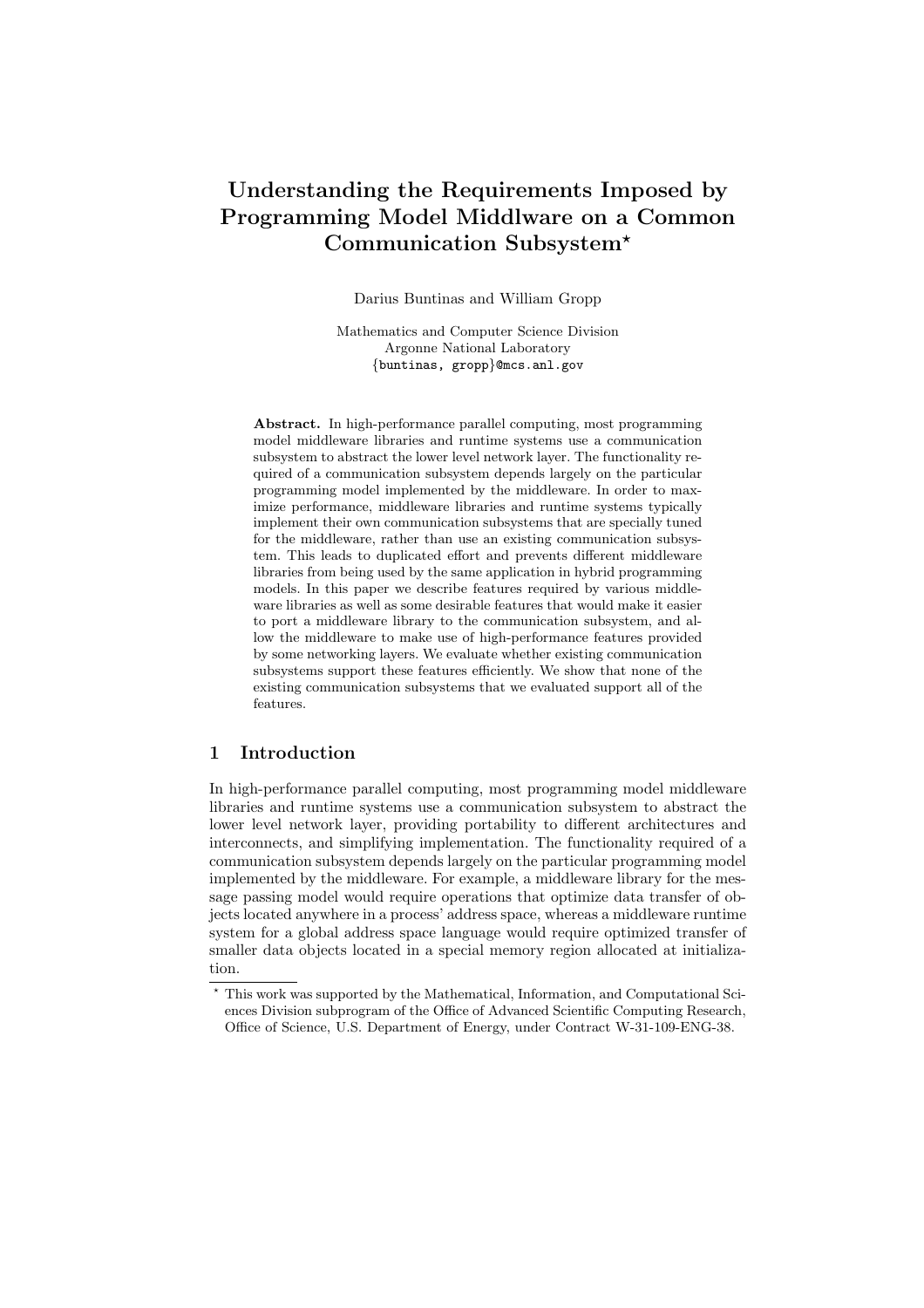

Fig. 1. Software layers of current high-performance computing systems

Because of these differences, most middleware libraries and runtime systems implement their own communication subsystems, rather than use one from another middleware library. But, despite the differences in requirements, the communication subsystems have many common features, such as bootstrapping, remote memory access (RMA) operations, etc.. Implementing and maintaining a different communication subsystem for each middleware leads to duplicated effort. Furthermore, a common communication subsystem would be needed for hybrid programming models, where, for example, a program would use both MPI and UPC operations. A common communication subsystem would provide the best performance to both programming models, and avoid possible deadlocks when the different middleware libraries block for messages.

In this paper we describe features required by various middleware libraries as well as some desirable features that would make it easier to port a middleware library to the communication subsystem, and allow the middleware to make use of high-performance features provided by some networking layers. We evaluate whether existing communication subsystems support these features efficiently. We show that none of the existing communication subsystems that we evaluated support all of the features. Furthermore we found no conflicting requirements, which indicates that a communication subsystem can be designed that would efficiently support all of the programming models that we examine in this paper. In [\[1\]](#page-8-0) we present our design of a common communication subsystem which addresses all of the requirements we identified in this paper.

The rest of this paper is organized as follows. In Section [2](#page-2-0) we introduce the existing communication subsystems which we will evaluate. In Section [3](#page-2-0) we identify the critical design issues necessary to support the various programming models. We conclude and present future work in Section [4.](#page-7-0)

## 1.1 Software Layers of Parallel Computing Systems

Figure 1 shows the software layers of a typical high-performance parallel computing system. The application, at the top layer, is written using a particular programming model, e.g., message passing, remote memory, or Global Address Space (GAS) language. The middleware, in the next layer, is the implementation of the programming model and defines the programming interface, e.g., MPICH2 [\[2,3\]](#page-8-0), Global Arrays (GA) toolkit [\[4\]](#page-8-0), or the Berkeley UPC runtime [\[5\]](#page-8-0).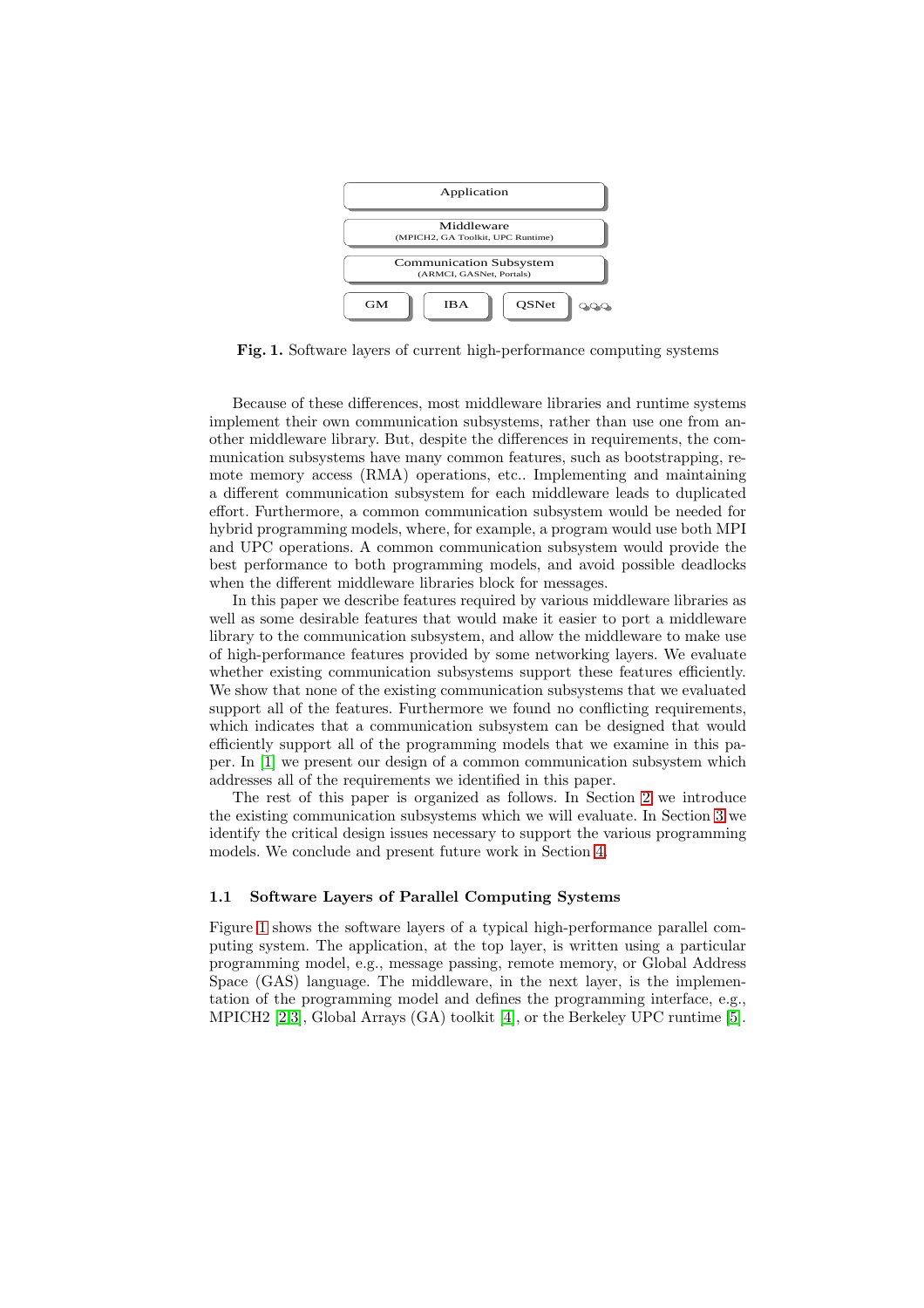<span id="page-2-0"></span>The middleware often implements a standard API, such as MPI-2 [\[6\]](#page-8-0), GA [\[7\]](#page-8-0), or UPC [\[8\]](#page-8-0).

In order to provide portability to different interconnects, middleware will typically be implemented over a communication subsystem, in the third layer, which abstracts the low level interconnect API. Examples of communication subsystems are CH3 for MPICH2, ARMCI [\[9\]](#page-8-0) for the Global Arrays toolkit, and GASNet [\[10\]](#page-8-0) for the Berkeley UPC runtime. At the lowest layer is the interconnect library, which is usually provided by the interconnect vendor, such as GM/Myrinet [\[11,](#page-8-0)[12\]](#page-9-0) and InfiniBand (IBA) [\[13\]](#page-9-0).

## 2 Typical Communication Subsystems

In this section, we describe several communication subsystems which are used by different programming models. These are ARMCI [\[9\]](#page-8-0), GASNet [\[10\]](#page-8-0), LAPI [\[14\]](#page-9-0), Portals [\[15\]](#page-9-0), and MPI-2 [\[6\]](#page-8-0).

While MPI-2 can be considered a programming model middleware, we are including it as a communication subsystem because it has many features that would make it an attractive candidate for a common communication subsystem. In fact, for this reason, some communication subsystems, such as GASNet, have been implemented on top of an MPI implementation.

ARMCI – The Aggregate Remote Memory Copy Interface (ARMCI) library [\[9\]](#page-8-0) is the communication subsystem for Global Arrays.

GASNet – GASNet [\[10\]](#page-8-0) is designed to support parallel global address space (GAS) languages and is the communication subsystem for the Berkeley UPC runtime.

LAPI – IBM's Low-level Application Programming Interface (LAPI) [\[14\]](#page-9-0) is a proprietary message passing API that provides RMA and active message operations.

Portals – Portals is the communication subsystem for the CPlant project at Sandia National Labs [\[16\]](#page-9-0). The main focus of the design of Portals [\[15\]](#page-9-0) was to support MPI.

 $MPI-2 - MPI-2$  [\[6\]](#page-8-0) is an extension of the original Message Passing Interface (MPI) standard, providing one-sided remote memory operations.

# 3 Design Issues for Communication Subsystems

In this section, we identify important issues in designing communication subsystems to support different programming models. We will also discuss how each communication subsystem described above either supports or fails to support the features. We will concentrate on the features required by MPI-2, Global Arrays, and UPC.

It is not our intention to decide whether one communication subsystem is better than another, as each is very well suited for the particular purpose for which it was written. Rather, we want to demonstrate that none of these communication subsystems are able to efficiently support all of the programming models.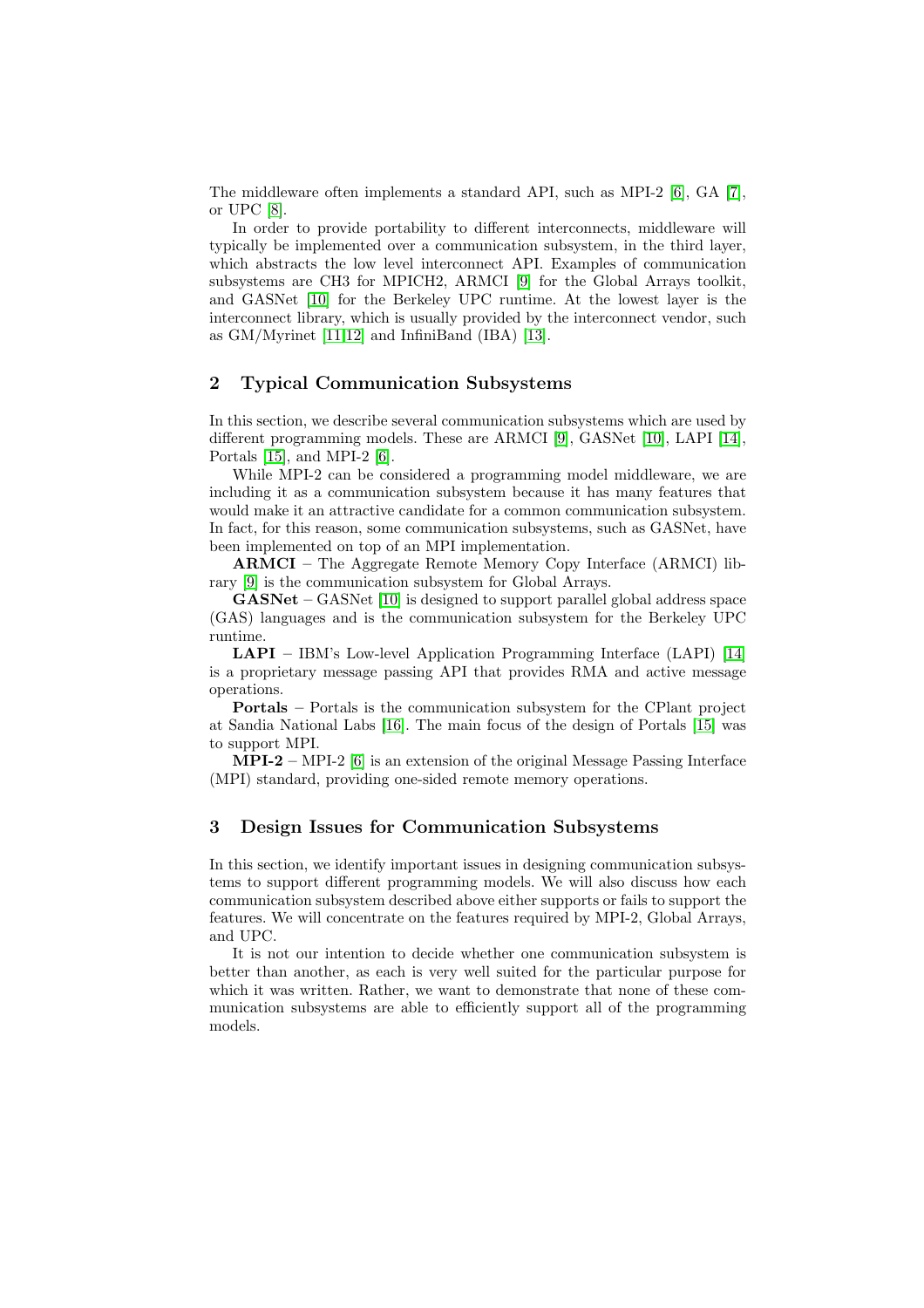We make certain assumptions about the architecture. First, we assume that the interconnect is reliable. This is a reasonable assumption as most modern networks provide reliable message delivery. Second, we assume that the system is cache-coherent. Although the MPI-2 RMA model was designed to support non-cache-coherent systems, we won't consider those in this paper.

We break the issues we have identified into two sections: required features and desired features. Communication subsystems which lack a required feature cannot effectively be used to support a particular programming model. Desired features are features which, when implementing a programming model on top of the communication subsystem, make the implementation simpler or more efficient.

## 3.1 Required Features

Remote Memory Access Operations. RMA operations allow a process to transfer data between its local memory and the memory of another remote process without involving that remote process. These operations are especially important for global address space and remote memory programming models, and for message passing applications which have irregular communication patterns. All of the communication subsystems we are examining have some form of RMA operations.

Important RMA operations are Put, Get and Accumulate. In a Put operation data is transferred from the initiating process' memory to the target process' memory. Data is transferred in the opposite direction in a Get operation. An Accumulate operation is similar to a Put operation, except an arithmetic operation is performed on the incoming data and the data is stored at the target buffer.

It is important for RMA operations to be non-blocking to allow for better overlap of communication and computation. A fence operation is also needed to ensure that RMA operations have completed at a particular remote process. In addition a global fence operation, which would be collective and ensure that all RMA operations have completed at every process, is useful.

All of the communication subsystems we are examining support RMA operations, however some impose restrictions on the memory that can be used for those operations. We identify these four classes of RMA memory in order from most restrictive to least restrictive.

- 1. RMA memory defined collectively at initialization time
- 2. RMA memory defined collectively at any time during execution
- 3. RMA memory defined non-collectively at any time during execution
- 4. All of process memory is RMA memory

ARMCI supports the second class of RMA memory. Memory which is accessible by RMA operations must be allocated using a collective memory allocation function.

GASNet supports the third class of RMA memory, when compiled with the GASNET\_SEGMENT\_FAST and GASNET\_SEGMENT\_LARGE flags. These flags allow for optimized implementations of GASNet, but restrict the RMA memory to that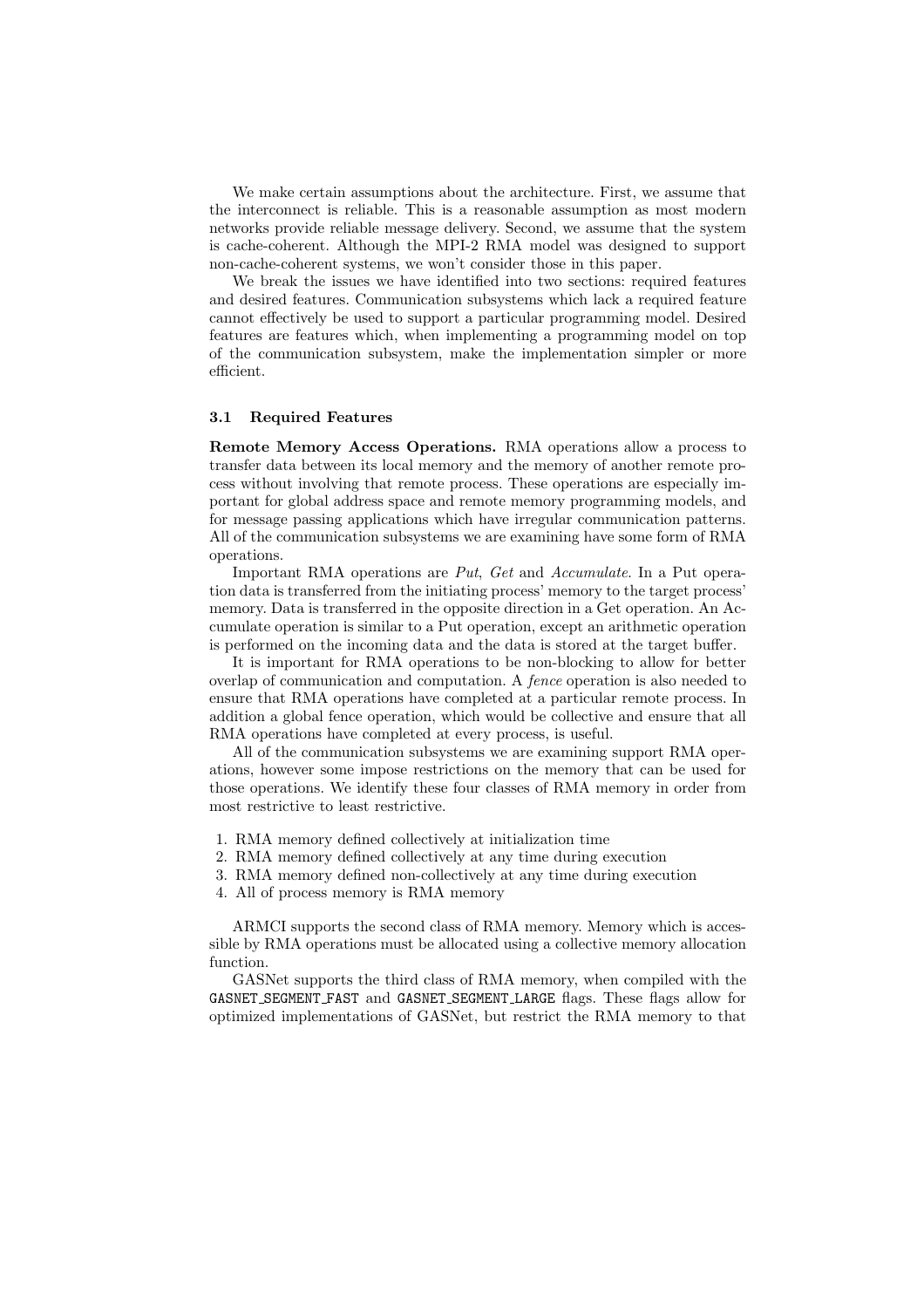which individual processes can allocate from a pool of memory set aside at initialization. The size of this pool is passed as a parameter at initialization. If GASNet is compiled with the GASNET\_SEGMENT\_EVERYTHING flag, it would support the fourth class. But this flexibility may have a performance penalty in some implementations.

MPI-2 also supports the third class of RMA memory. MPI-2 RMA operations are either active target or passive target operations. In active target operations, the target process is actively involved in performing the RMA operation, while in passive target operations, the target process is not. The MPI-2 standard allows the implementation to require that memory used for passive target operations be allocated with a special memory allocation function.

A group of MPI processes will collectively create a window which identifies the memory region at each process that can be accessed by MPI-2 RMA operations. The individual memory regions do not have to be the same size, and can even have zero length. This memory may be statically defined or dynamically allocated memory but the allocation is not a collective operation, i.e., the processes don't all have to allocate the memory at the same time.

LAPI and Portals support the fourth class of RMA memory. RMA operations can be performed using any process memory.

In the next subsections we will discuss requirements which are specific to supporting MPI-2 RMA features, GAS language and remote memory models, and MPI large two-sided messages.

MPI-2 RMA support. In order to support MPI-2 RMA operations, the communication subsystem needs to support at least the third class of RMA memory for passive-mode and the fourth class for efficient active mode operations. This means that ARMCI RMA operations cannot support MPI-2 RMA operations, because in ARMCI, RMA memory must be collectively allocated.

GASNet RMA operations cannot support MPI-2 active mode RMA operations when compiled with GASNET SEGMENT FAST or GASNET SEGMENT LARGE flags. Only when GASNet is compiled with the GASNET\_SEGMENT\_EVERYTHING flag would it be able to support MPI-2 active mode RMA operations. But, as mentioned before, there may be a performance penalty in some implementations.

Because both Portals and LAPI support the fourth class of RMA memory, they can support both active and passive-mode RMA operations efficiently.

GAS language and remote memory model support. GAS language and remote memory model runtime systems require the ability to make concurrent conflicting RMA accesses to the same memory region. Similarly they require the ability to make local load/store accesses to a memory region concurrently with RMA accesses. The MPI-2 standard makes such concurrent accesses erroneous. Such restrictions were added to the MPI-2 standard because MPI-2 is implemented as a library, and so cannot guard against accesses of which it is unaware. However, this makes MPI-2 unable to support GAS language and remote memory models. These issues are discussed in detail in [\[17\]](#page-9-0).

Another important feature when the interconnect is very fast, or for shared memory implementations, is the ability to allow the source of a Put or the target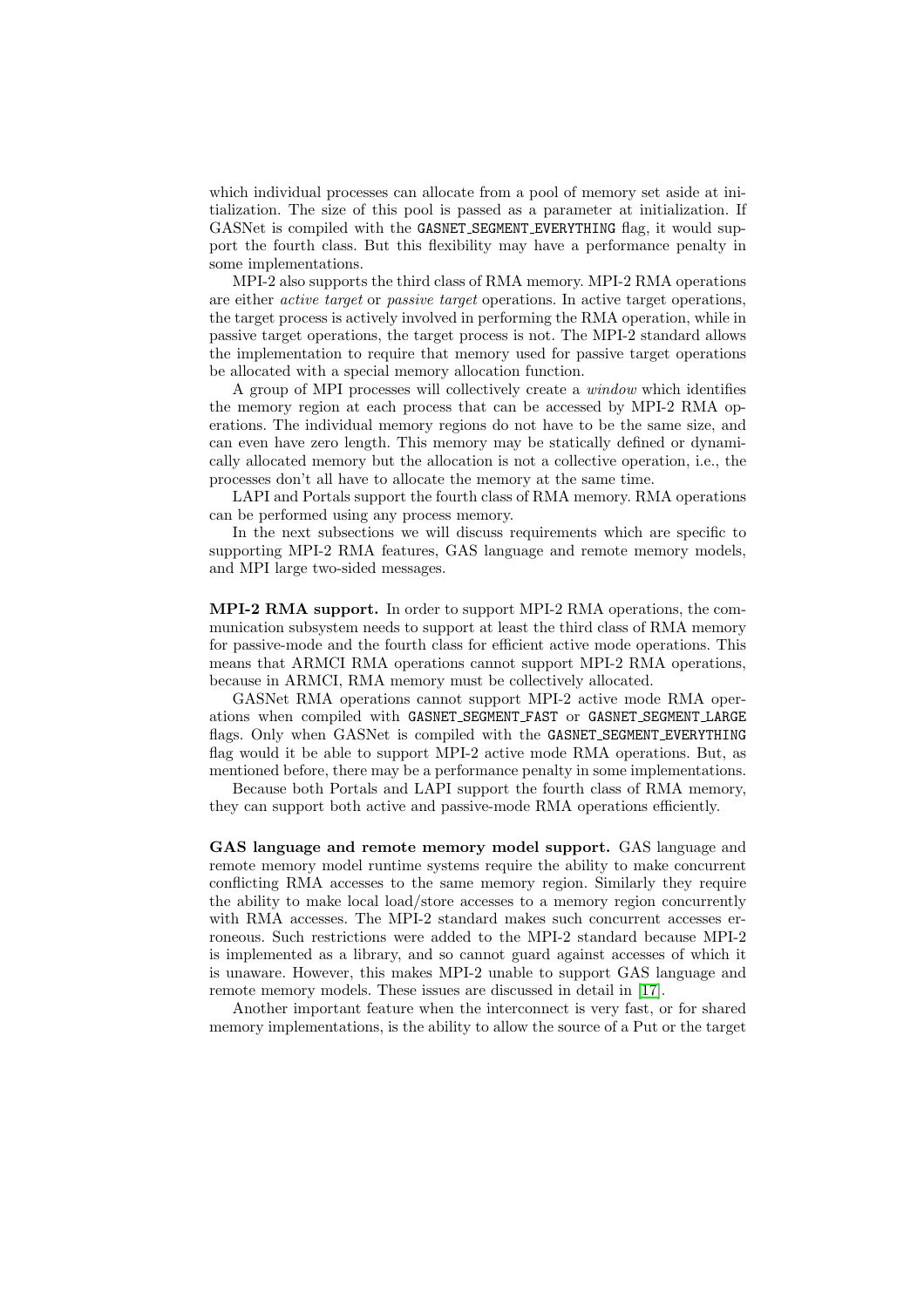of a Get operation to be a register, rather than a memory location. This avoids having to copy the value through memory.

Efficient Transfer of Large MPI Two-Sided Messages. In MPI, two-sided message operations involve the sender calling MPI Send() and the receiver calling MPI Recv() which matches the MPI Send() from the sender. The sender specifies the source buffer, and the receiver specifies the destination buffer. In a typical MPI implementation, small messages are sent eagerly by the sender and buffered at the receiver until a matching receive is called, and the destination buffer is known. This method requires that the data be copied several times which makes it impractical for large messages. Communication subsystems supporting MPI will typically transfer data for large messages using RMA operations.

However, RMA operations cannot be used directly because the sender doesn't know the destination address at the receiver, and the receiver doesn't know the source address at the sender. A rendezvous protocol is used to send either the destination buffer information to the sender or the source buffer information to the receiver. Once the send and receive calls are matched, one side can use RMA operations to transfer the data directly between the two buffers.

Because the source and destination buffers can be located anywhere in a process' address space, in order to be able to use RMA operations to support the efficient transfer of large two-sided messages, the communication subsystem would have to support the fourth class of RMA memory. Only LAPI and Portals are able to support this efficiently. As noted previously, GASNet can only support this class when compiled with the GASNET SEGMENT EVERYTHING flag, which may impose a performance penalty.

There are other methods for transferring large two-sided messages, which most likely involve a rendezvous-like protocol internal to the communication subsystem. An example of this is the active message interface of LAPI. When an active message is received a handler is called at the receiver. The handler determines the destination address and passes it to LAPI which transfers the data directly into the buffer.

#### 3.2 Desired Features

Active Messages. Using active messages [\[18\]](#page-9-0), the sender specifies a function to be executed at the receiver when the message is received. This handler can perform whatever processing is necessary on the message data, such as perform message matching operations in MPI, or perform an accumulate operation in Global Arrays.

Before active messages can be used, the active message handlers must be registered. The registration process sets up the mechanism through which the receiving process identifies which handler to execute when a message arrives. In order to allow multiple upper layer libraries to use the same communication subsystem at the same time, each library needs to be able to register its own handlers without interfering with the other libraries.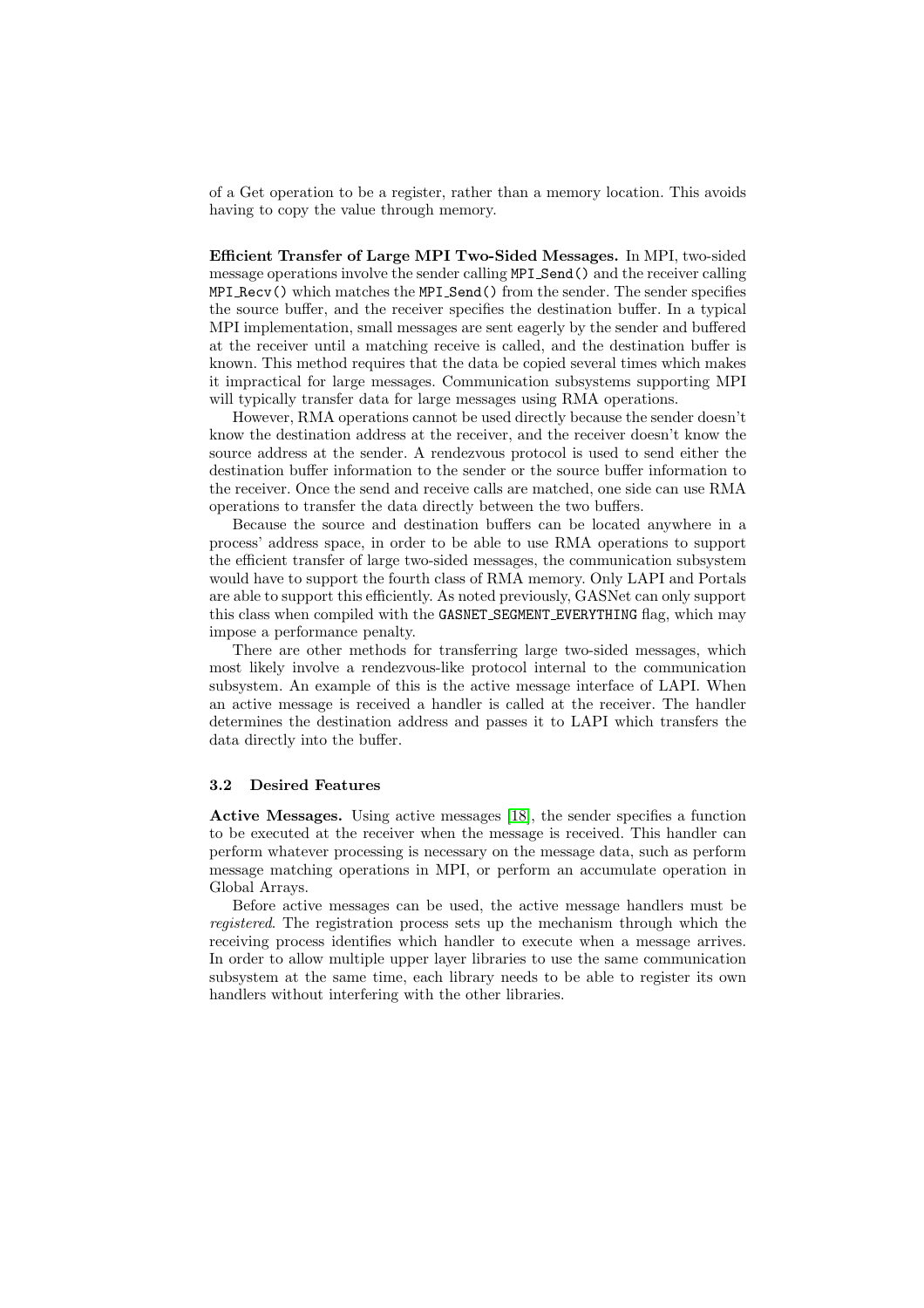Active messages are provided in GASNet and LAPI. GASNet requires that all handlers be registered at the same time. This means that only a single library can use GASNet at a time.

Symmetric Allocation of Shared Memory Regions. In GAS language and remote memory model runtime systems where shared objects are allocated collectively, it would be beneficial to allow symmetrically allocated memory regions. In a symmetrically allocated region, the base addresses for the regions at each process are the same, allowing the upper layer to optimize remote pointer translation.

In-Order Message Delivery. In order message delivery is required for message passing programming models. However, for those programming models which don't require in-order messages, a message ordering mechanism can add a performance penalty. In fact, in some cases performance can even be improved by reordering and coalescing messages. A common communication subsystem would need to provide a way to order messages when required, but allow them to be reordered otherwise.

In MPI-2, two-sided messages are ordered, but RMA operations are not guaranteed to be ordered. LAPI, GASNet, and ARMCI do not guarantee message order. While a fence operation can be used to force ordering of messages, it would not be efficient to perform a fence after every message. Portals messages are all ordered.

Noncontiguous Data. Modern interconnects, such as IBA [\[13\]](#page-9-0) and Quadrics [\[19\]](#page-9-0), support transferring noncontiguous data. In order to take advantage of this functionality, the communication subsystem itself must support noncontiguous data.

There are several ways that the upper layer can describe the data layout to the communication subsystem. The best method to use in describing the data layout depends on how the data is actually laid out. The most general way is to use an I/O vector (IOV), which is an array of offsets and lengths, each describing the location of a piece of the data. However, the size of the description itself can grow with the length of the data, and can even exceed the size of the data itself for sparse data. For specifying data which is distributed in same sized blocks spaced evenly apart, a *strided* description can be more efficient. In a strided description the block length is specified along with the number of blocks and the distance between them. This description is more compact, but less general. Blockindexed describes data which is in fixed sized blocks, but not necessarily evenly distributed. A block size and an array of offsets defines blockindexed data layout. For data with uniform block size, blockindexed is a more compact representation than IOV, and is more general than strided. These descriptions can also be nested to describe more complex or multidimensional data distributions.

LAPI, ARMCI and MPI-2 support transfer of noncontiguous data. In LAPI, noncontiguous data can only be specified using the I/O vector format. ARMCI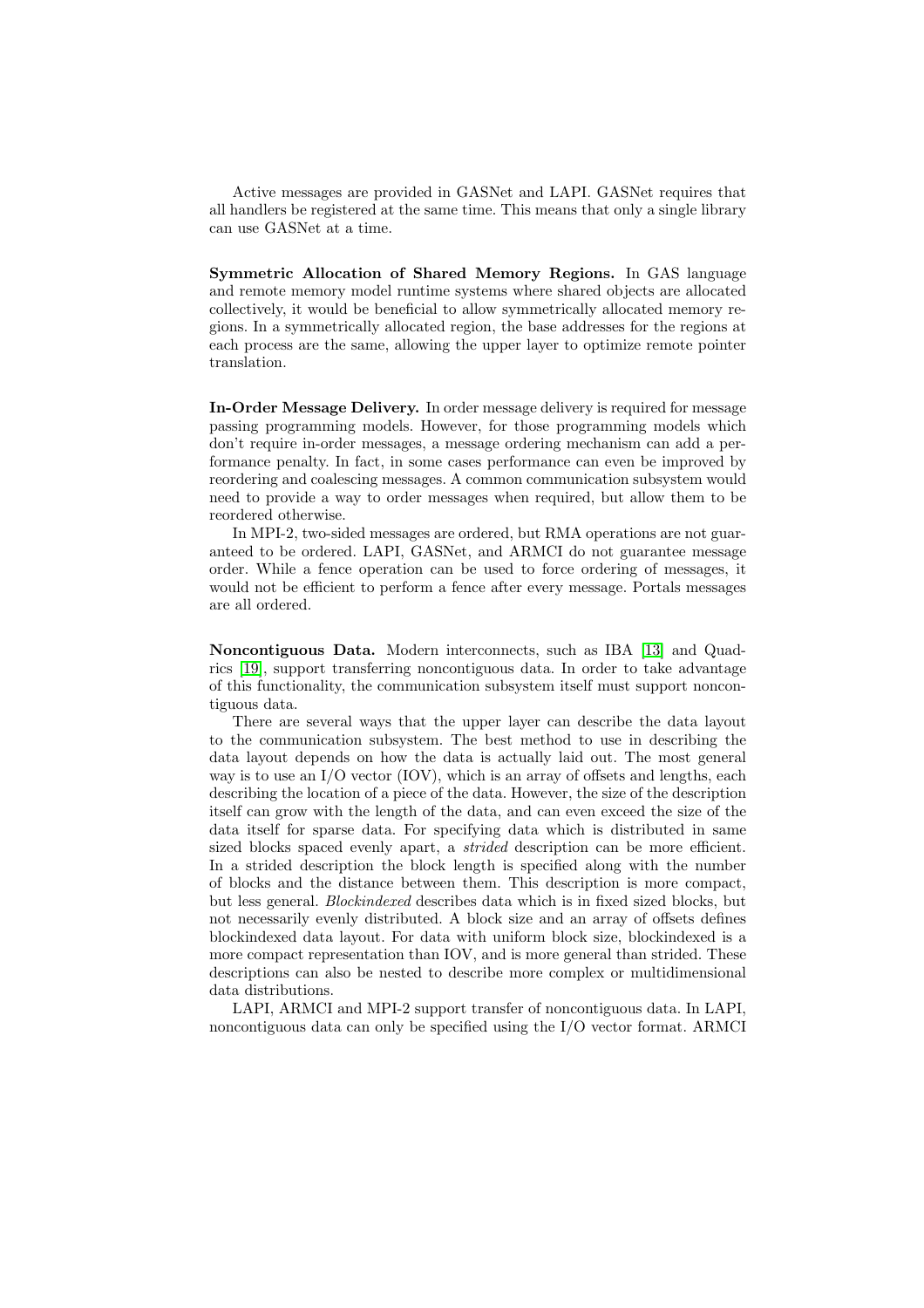Table 1. Feature summary of the communication subsystems.

<span id="page-7-0"></span>

supports both IOV and strided formats. MPI-2 supports MPI *datatypes*, which allow the application to describe the data layout recursively from variations of I/O vector, strided, and blockindexed formats. GASNet and Portals only support contiguous data transfer.

#### 3.3 Summary of Design Issues

Table 1 summarizes the features described above and whether each is supported by the communication subsystems. There are other issues such as supporting dynamic processes, collective communication, thread safety, and heterogeneous system support, that are also important, but due to space limitations we cannot discuss them in detail. We can see from Table 1 that none of the communication subsystems we studied support all of the features necessary for message passing, remote memory, and GAS language programming models. The table also shows a column for portability. While portability is a main goal for ARMCI, GASNet, Portals, and MPI-2, LAPI is available only on IBM systems.

While the lack of some of the features we described does not necessarily mean that a middleware cannot be implemented over a particular communication subsystem, the implementations would be less efficient. In fact, MPI has been implemented over LAPI[\[20\]](#page-9-0), UPC has been implemented over MPI[\[5\]](#page-8-0), and MPI-2 has been implemented over GASNet[\[2\]](#page-8-0), but these implementations are not as efficient as they could be had all of the features been supported by the communication subsystem.

## 4 Discussion and Future Work

A common communication subsystem can reduce the duplicated effort to support communication subsystems for individual programming models. In addition the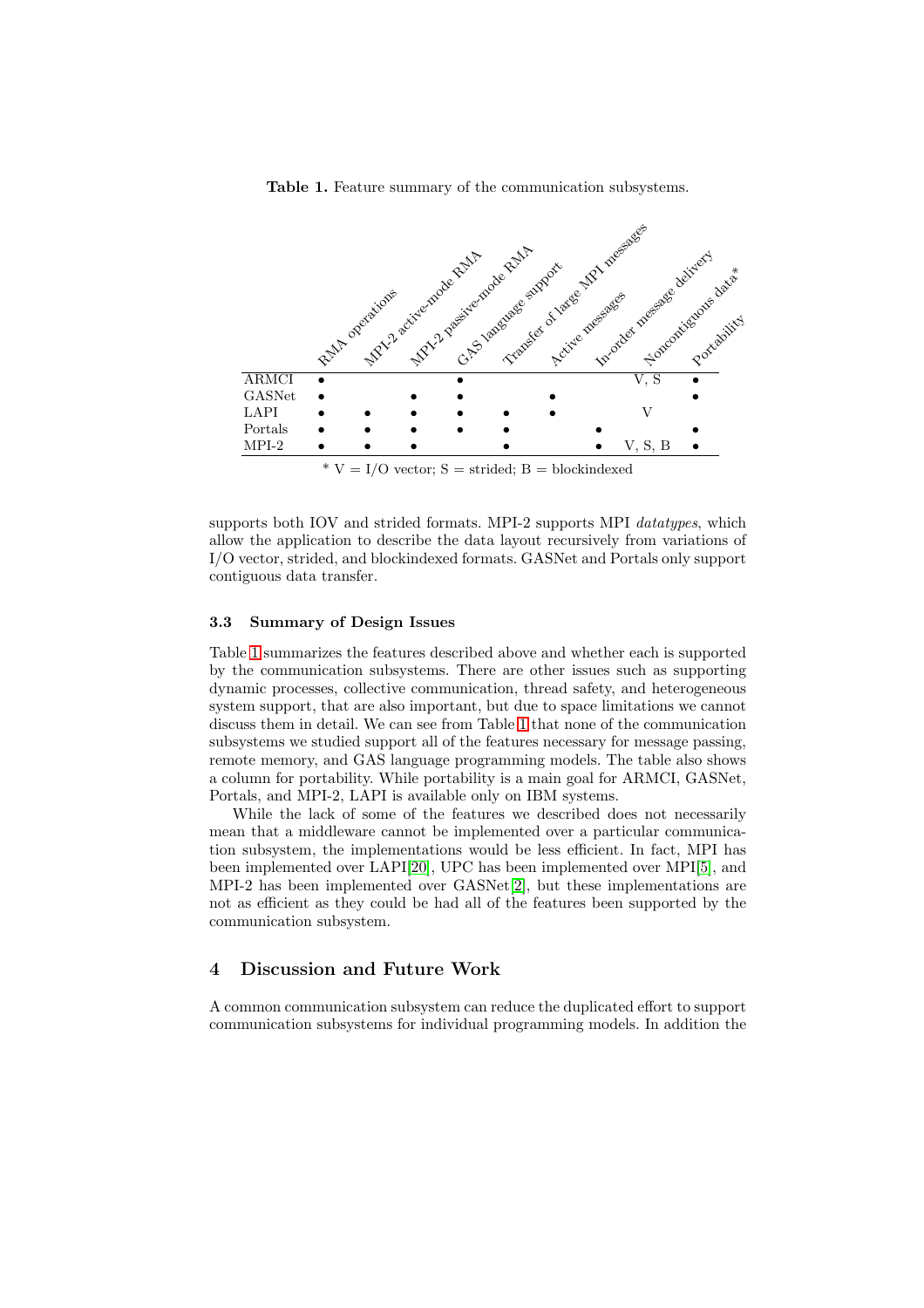<span id="page-8-0"></span>development time for new middleware libraries can be reduced by building the library on top of the common communication subsystem, and allowing it to take advantage of the communication subsystem's highly tuned features. In this paper we have demonstrated that no existing communication subsystem has all of the features we described. Furthermore, we have shown that there are no mutually exclusive requirements, indicating that a common communication subsystem can be implemented. We are, in fact, currently working on implementing a prototype of a common communication subsystem, and have described our design in [1].

In this paper we have only considered support for programming models. High performance parallel I/O libraries have different communication subsystem requirements than do programming model libraries [\[21\]](#page-9-0). We intend to examine what additional features a communication subsystem would need in order to support parallel I/O libraries.

## Acknowledgments

We would like to thank Rusty Lusk, Rajeev Thakur, Rob Ross, Brian Toonen and Guillaume Mercier for their valuable comments and suggestions.

## References

- 1. Buntinas, D., Gropp, W.: Designing a common communication subsystem. In: EuroPVM/MPI. (2005) Submitted for review to EuroPVM/MPI 2005. Available at http://www.mcs.anl.gov/ $\tilde{b}$ untinas/papers/europvmmpi2005-1.pdf.
- 2. Argonne National Laboratory: MPICH2. (http://www.mcs.anl.gov/mpi/mpich2)
- 3. Gropp, W., Lusk, E., Doss, N., Skjellum, A.: A high-performance, portable implementation of the MPI message passing interface standard. Parallel Computing 22 (1996) 789–828
- 4. Pacific Northwest National Laboratory: Global arrays toolkit. (http://www.emsl. pnl.gov/docs/global/ga.html)
- 5. Lawrence Berkeley National Laboratory and University of California Barkeley: Berkeley UPC runtime. (http://upc.lbl.gov)
- 6. Message Passing Interface Forum: MPI-2: Extensions to the Message-Passing Interface. (1997)
- 7. Nieplocha, J., Harrison, R.J., Littlefield, R.L.: Global Arrays: A portable shared memory programming model for distributed memory computers. In: Supercomputing 94. (1994)
- 8. Carlson, W.W., Draper, J.M., Culler, D.E., Yelick, K., Brooks, E., Warren, K.: Introduction to UPC and language specification. Technical Report CCS-TR-99- 157, Center for Computing Sciences, IDA, Bowie, MD (1999)
- 9. Nieplocha, J., Carpenter, B.: ARMCI: A portable remote memory copy library for distributed array libraries and compiler run-time systems. 3rd Workshop on Runtime Systems for Parallel Programming (RTSPP) of International Parallel Processing Symposium IPPS/SPDP '99 (1999)
- 10. Bonachea, D.: GASNet specification, v1.1. Technical Report CSD-02-1207, University of California, Berkeley (2002)
- 11. Myricom: (The GM-2 Message Passing System the reference guide to the GM-2 API) http://www.myri.com/scs/GM-2/doc/refman.pdf.